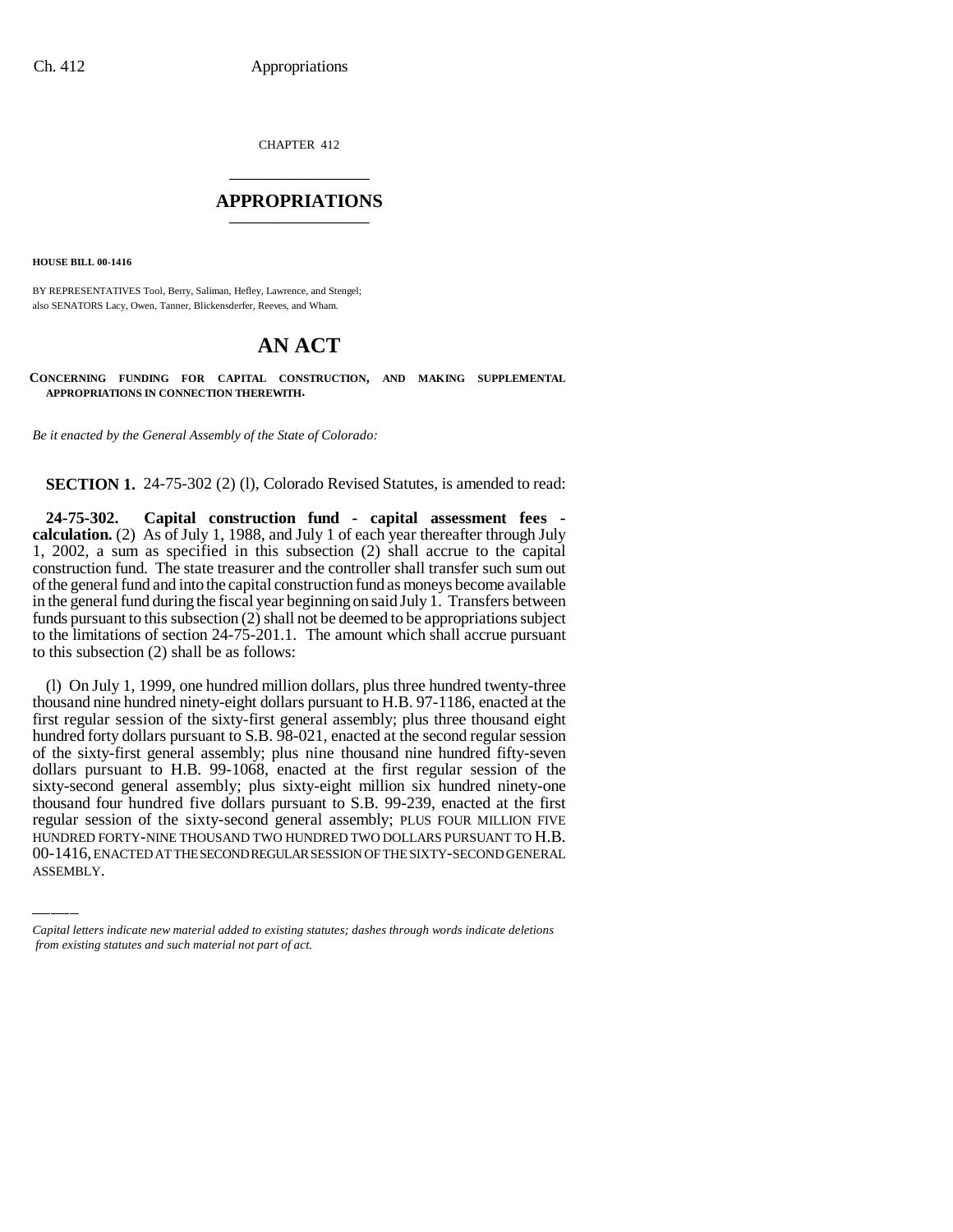**SECTION 2.** Part IX (7) of section 3 of chapter 324, Session Laws of Colorado 1996, as amended by section 6 of chapter 337, Session Laws of Colorado 1998, is amended BY THE ADDITION OF A NEW FOOTNOTE to read:

# Section 3. **Capital construction appropriation.**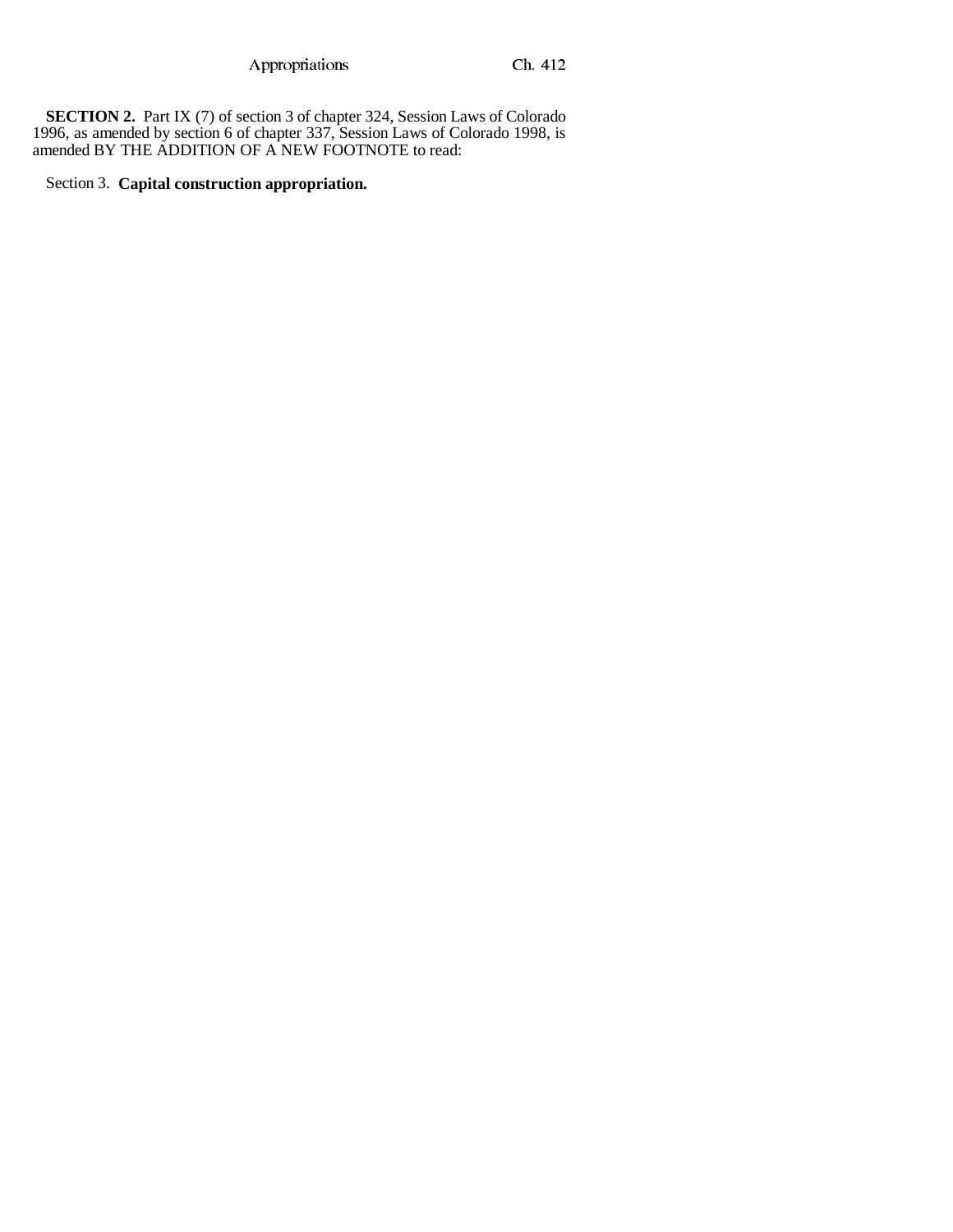|                                   |                 |              |                                |                | APPROPRIATION FROM |                        |                |
|-----------------------------------|-----------------|--------------|--------------------------------|----------------|--------------------|------------------------|----------------|
|                                   |                 |              |                                | <b>CAPITAL</b> |                    |                        |                |
|                                   |                 |              | <b>CAPITAL</b>                 | CONSTRUCTION   |                    | <b>CASH</b>            |                |
|                                   | ITEM &          |              | CONSTRUCTION                   | <b>FUND</b>    | <b>CASH</b>        | <b>FUNDS</b>           | <b>FEDERAL</b> |
|                                   | <b>SUBTOTAL</b> | <b>TOTAL</b> | <b>FUND</b>                    | <b>EXEMPT</b>  | <b>FUNDS</b>       | <b>EXEMPT</b>          | <b>FUNDS</b>   |
|                                   | \$              | \$           | \$                             | \$             | \$                 | \$                     | \$             |
|                                   |                 |              |                                |                |                    |                        |                |
|                                   |                 |              | <b>PARTIX</b>                  |                |                    |                        |                |
|                                   |                 |              | <b>DEPARTMENT OF PERSONNEL</b> |                |                    |                        |                |
| (7) CAPITAL CONSTRUCTION PROJECTS |                 |              |                                |                |                    |                        |                |
| Telecommunications -              |                 |              |                                |                |                    |                        |                |
| Microwave Equipment               |                 |              |                                |                |                    |                        |                |
| Replacement, Phase 5              |                 |              |                                |                |                    |                        |                |
| PHASE 5 <sup>1</sup>              | 2,713,838       |              |                                | 569,906        |                    | 2,143,932 <sup>a</sup> |                |
|                                   |                 |              |                                |                |                    |                        |                |
| Asynchronous Transfer Mode        |                 |              |                                |                |                    |                        |                |
| Telecommunications                |                 |              |                                |                |                    |                        |                |
| Equipment, Phase 1                | 2,048,432       |              |                                |                |                    | 2,048,432 <sup>b</sup> |                |
| Capitol Complex Telephone         |                 |              |                                |                |                    |                        |                |
| System                            | 812,060         |              |                                |                |                    | 812,060°               |                |
| Equipment Replacement,            |                 |              |                                |                |                    |                        |                |
| Pueblo Data Entry Center,         |                 |              |                                |                |                    |                        |                |
| Phase 1                           | 210,000         |              |                                |                |                    | $210,000$ <sup>d</sup> |                |
| Network Management                |                 |              |                                |                |                    |                        |                |
| System, General Government        |                 |              |                                |                |                    |                        |                |
| Computer Center, Phase 3          | 226,000         |              |                                |                |                    | $226,000$ <sup>d</sup> |                |
|                                   |                 | 6,010,330    |                                |                |                    |                        |                |

 $\overline{\phantom{0}}$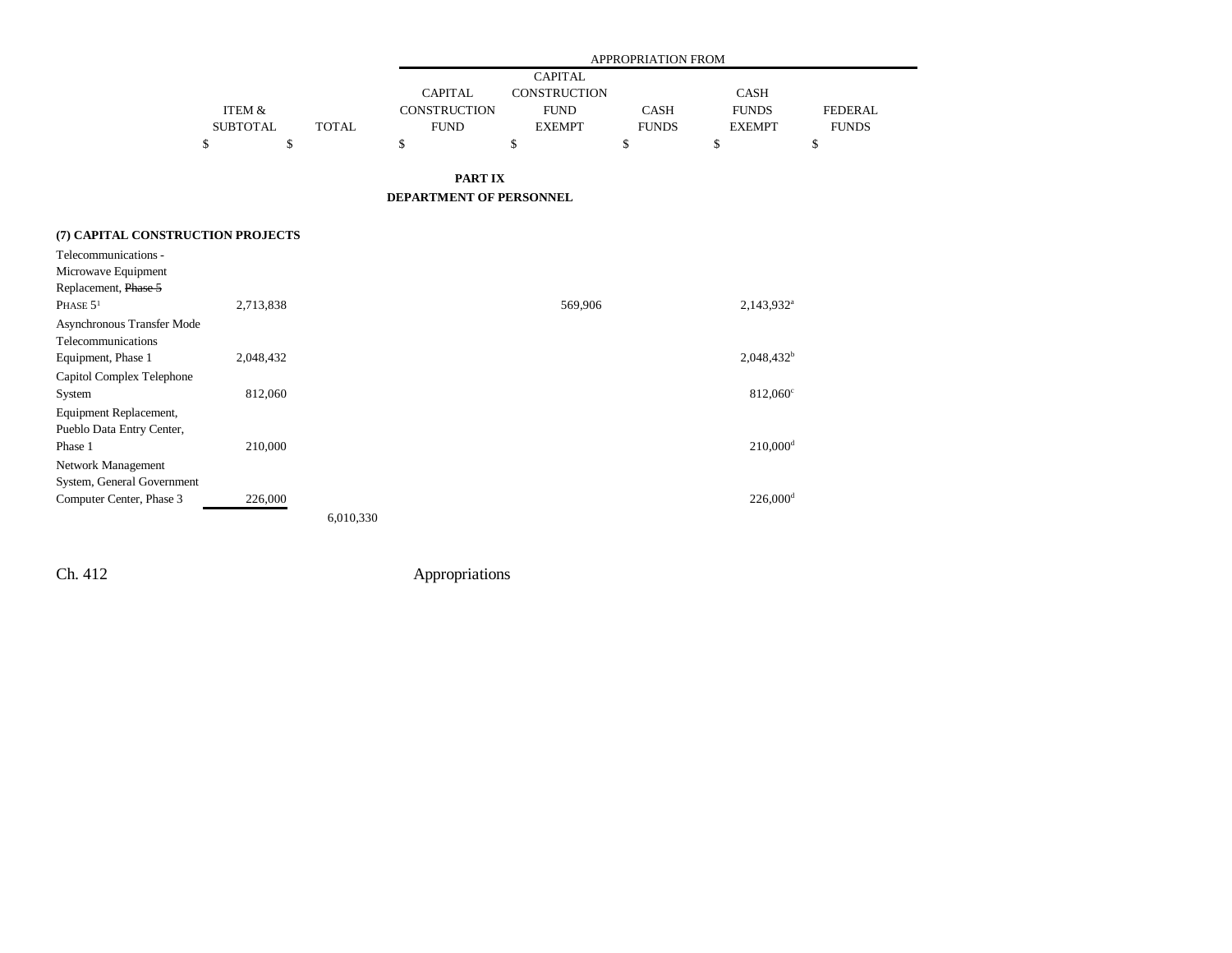|                 |              |                     |                | APPROPRIATION FROM |               |              |
|-----------------|--------------|---------------------|----------------|--------------------|---------------|--------------|
|                 |              |                     | <b>CAPITAL</b> |                    |               |              |
|                 |              | CAPITAL             | CONSTRUCTION   |                    | <b>CASH</b>   |              |
| ITEM &          |              | <b>CONSTRUCTION</b> | <b>FUND</b>    | CASH               | <b>FUNDS</b>  | FEDERAL      |
| <b>SUBTOTAL</b> | <b>TOTAL</b> | <b>FUND</b>         | <b>EXEMPT</b>  | <b>FUNDS</b>       | <b>EXEMPT</b> | <b>FUNDS</b> |
|                 |              |                     |                |                    |               |              |

a Of this amount, \$1,736,856(T) shall be from the Department of Public Safety, and \$407,076 shall be from the Telecommunications Network Fund.

<sup>b</sup> This amount shall be from the Digital Data Network Fund.

c This amount shall be from the Telecommunications Network Fund.

d These amounts shall be from the General Government Computer Center Revolving Fund.

## **TOTALS PART IX**

| (PERSONNEL) | $\degree$ 719.806<br>\$44 | \$38.563.968 | 020a<br>15<br>\$6.115.838 |  |
|-------------|---------------------------|--------------|---------------------------|--|
|             |                           |              |                           |  |

a Of this amount, \$2,452,270 contains a (T) notation.

**FOOTNOTES** -- THE FOLLOWING STATEMENTS ARE REFERENCED TO THE NUMBERED FOOTNOTES THROUGHOUT SECTION 3.

1 CAPITAL CONSTRUCTION,DEPARTMENT OF PERSONNEL,CAPITAL CONSTRUCTION PROJECTS,TELECOMMUNICATIONS -MICROWAVE EQUIPMENT REPLACEMENT,PHASE 5 --IT IS THE INTENT OF THE GENERAL ASSEMBLY THAT, OF THIS APPROPRIATION, \$340,600 IS EXTENDED THROUGH JUNE 30, 2000. OF THIS AMOUNT, \$183,936 IS FROM CAPITAL CONSTRUCTION FUNDS EXEMPT AND \$156,664 IS FROM CASH FUNDS EXEMPT.

**SECTION 3.** Part V (4)(B) and the affected totals of section 3 of chapter 310, Session Laws of Colorado 1997, as amended by section 1 of chapter 337, Session Laws of Colorado 1998, as further amended by section 6 of chapter 363, Session Laws of Colorado 1999, are amended to read: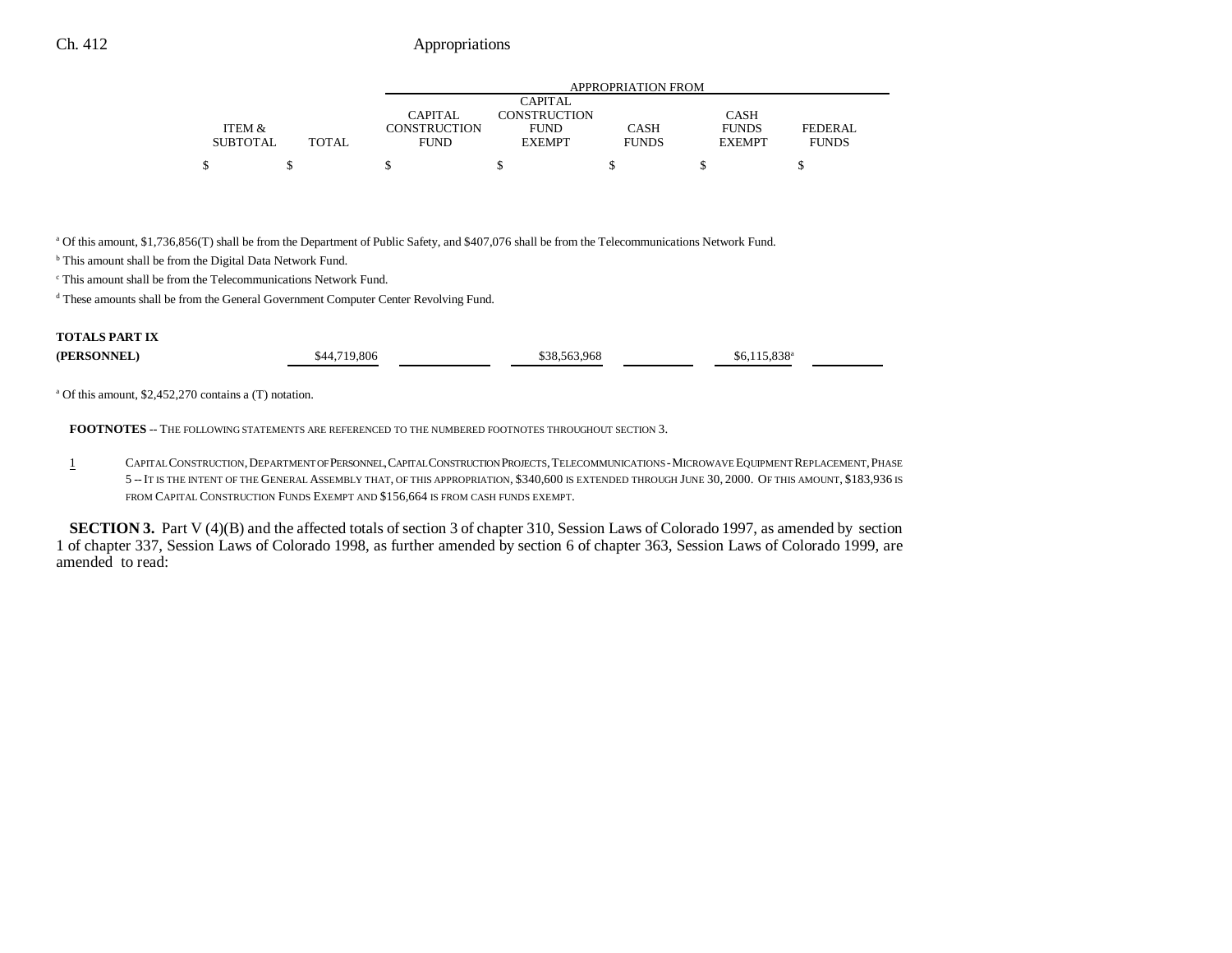Section 3. **Capital construction appropriation.**

| ı<br><br>л |  |
|------------|--|

#### **DEPARTMENT OF HIGHER EDUCATION**

| (4) COLORADO STATE<br><b>UNIVERSITY</b> |           |                        |           |
|-----------------------------------------|-----------|------------------------|-----------|
| (B) Capital Construction Projects       |           |                        |           |
| Expansion and                           |           |                        |           |
| Renovation,                             |           |                        |           |
| Engineering Building,                   |           |                        |           |
| Phase 2                                 | 7,500,457 | 7,500,457              |           |
| Purchase of Old Fort                    |           |                        |           |
| Collins High School                     | 4,300,000 | 4,300,000              |           |
| Classroom and                           |           |                        |           |
| Instructional                           |           |                        |           |
| Laboratories                            |           |                        |           |
| Renovations                             | 450,000   | $450,000$ <sup>a</sup> |           |
| Bioenvironmental                        |           |                        |           |
| Hazards Research                        |           |                        |           |
| Building, Foothills                     |           |                        |           |
| Research Campus                         | 5,400,000 | 3,900,000 <sup>a</sup> | 1,500,000 |
| Cooperative Institute                   |           |                        |           |
| for Research in                         |           |                        |           |
| Atmospheric Sciences                    |           |                        |           |
| Building Addition,                      |           |                        |           |
| <b>Foothills Research</b>               |           |                        |           |
| Campus                                  | 440,000   | 440,000 <sup>a</sup>   |           |
|                                         |           |                        |           |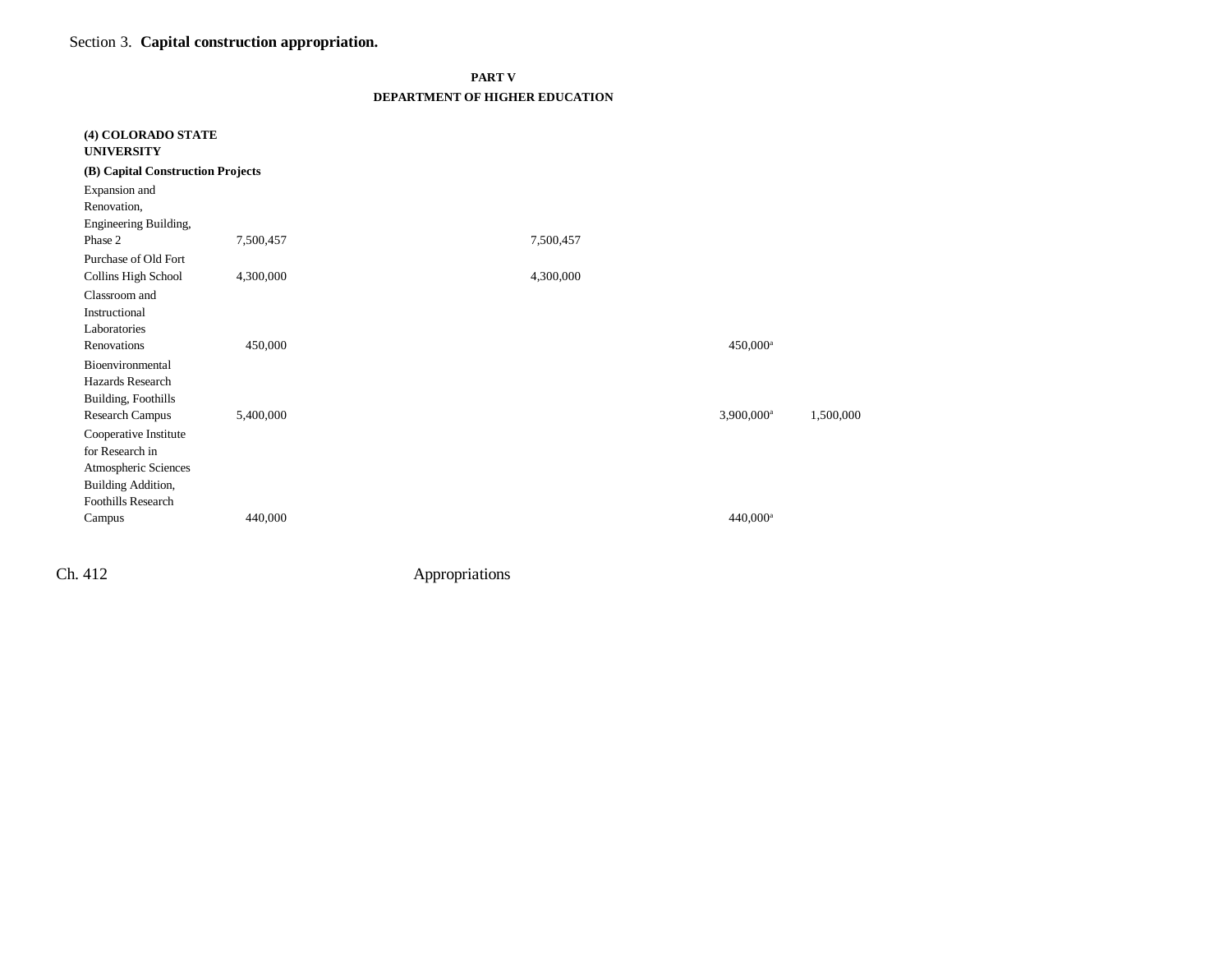|                                                        |                                                      |  |                                               |                                                                | <b>APPROPRIATION FROM</b> |                                       |                                |
|--------------------------------------------------------|------------------------------------------------------|--|-----------------------------------------------|----------------------------------------------------------------|---------------------------|---------------------------------------|--------------------------------|
|                                                        | <b>ITEM &amp;</b><br><b>SUBTOTAL</b><br><b>TOTAL</b> |  | <b>CAPITAL</b><br>CONSTRUCTION<br><b>FUND</b> | <b>CAPITAL</b><br>CONSTRUCTION<br><b>FUND</b><br><b>EXEMPT</b> | CASH<br><b>FUNDS</b>      | CASH<br><b>FUNDS</b><br><b>EXEMPT</b> | <b>FEDERAL</b><br><b>FUNDS</b> |
|                                                        | \$<br>\$                                             |  | \$                                            | \$                                                             | \$                        | \$                                    | \$                             |
|                                                        |                                                      |  |                                               |                                                                |                           |                                       |                                |
| <b>Visitor Center</b><br>Building,<br>Environmental    |                                                      |  |                                               |                                                                |                           |                                       |                                |
| Learning Center                                        | 1,374,543                                            |  |                                               |                                                                | $268,383$ <sup>b</sup>    | $1,106,160$ <sup>d</sup>              |                                |
|                                                        | 1,605,000                                            |  |                                               |                                                                | 340,737 <sup>b</sup>      | 1,264,263 <sup>d</sup>                |                                |
| Relocation of Animal<br>Sciences Program,              |                                                      |  |                                               |                                                                |                           |                                       |                                |
| Phase 1                                                | 1,837,100                                            |  |                                               | 1,397,100                                                      |                           | 440,000°                              |                                |
| Chlorofluorocarbon<br>Compliance/ Chilled              |                                                      |  |                                               |                                                                |                           |                                       |                                |
| Water Loop Project,<br>Phase 2                         | 2,211,500                                            |  |                                               | 2,211,500                                                      |                           |                                       |                                |
| <b>Backflow Prevention</b>                             |                                                      |  |                                               |                                                                |                           |                                       |                                |
| System, Campus<br>Buildings, Phase 1                   | 241,506                                              |  |                                               | 241,506                                                        |                           |                                       |                                |
| Animal Holding<br>Facility, Veterinary                 |                                                      |  |                                               |                                                                |                           |                                       |                                |
| <b>Teaching Hospital</b>                               | 798,100                                              |  |                                               |                                                                |                           | 798,100 <sup>a</sup>                  |                                |
| <b>Renovation of Gibbons</b><br>Building <sup>2a</sup> | 400,000                                              |  |                                               | 400,000                                                        |                           |                                       |                                |
|                                                        |                                                      |  |                                               |                                                                |                           |                                       |                                |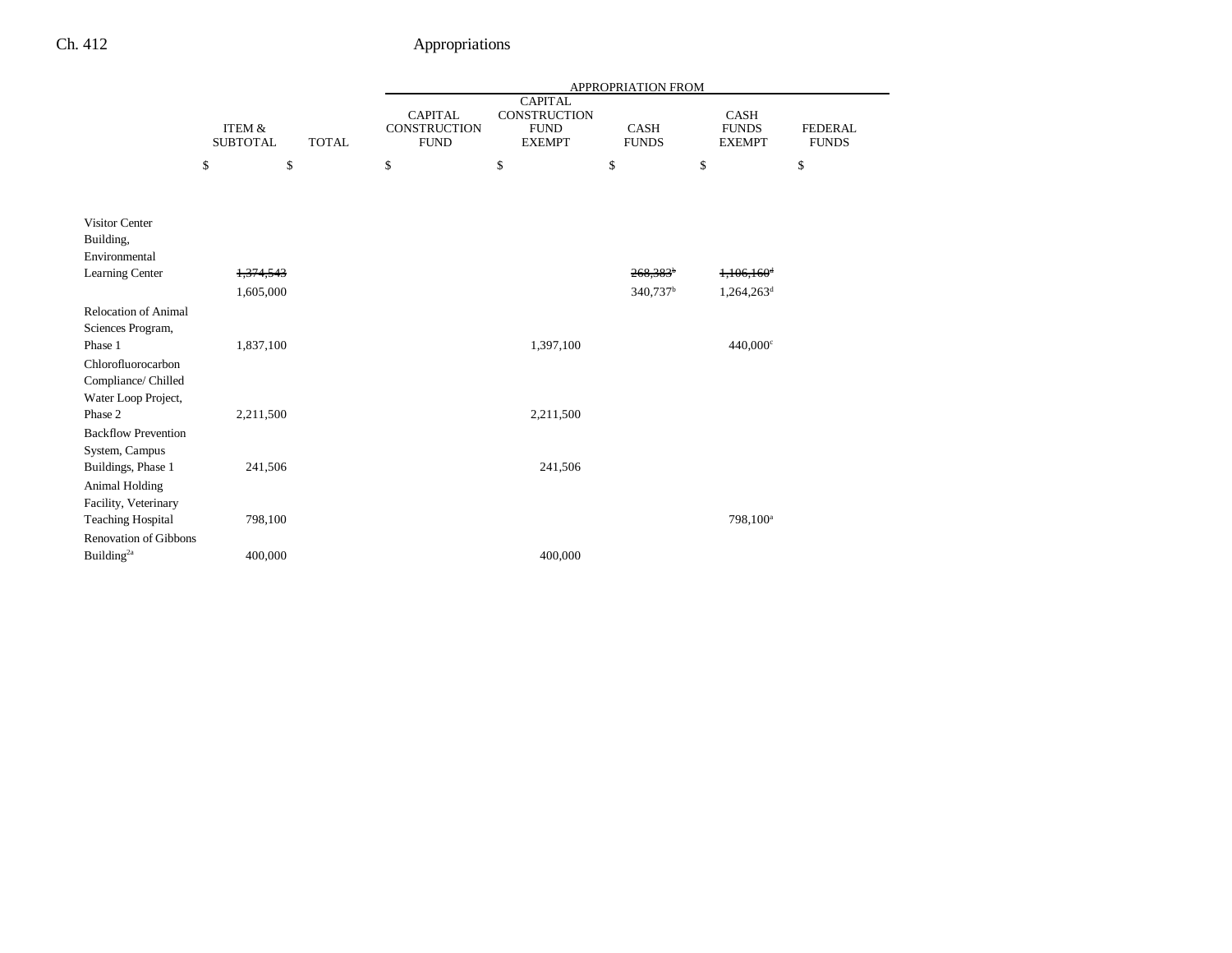| Renovation of                    |            |           |
|----------------------------------|------------|-----------|
| Occupational Therapy             |            |           |
| Building <sup>2a</sup>           | 200,000    | 200,000   |
| Renovation of Johnson            |            |           |
| Hall <sup>2a</sup>               | 1,400,000  | 1,400,000 |
| <b>Renovation of Student</b>     |            |           |
| Health Center and                |            |           |
| Green $Hall2a$                   | 550,000    | 550,000   |
| Renovation of South              |            |           |
| College Gym <sup>2a</sup>        | 150,000    | 150,000   |
| Academic                         |            |           |
| Reconfiguration of               |            |           |
| Eddy Hall <sup>2a</sup>          | 850,000    | 850,000   |
| Academic                         |            |           |
| Reconfiguration of               |            |           |
| Education Building <sup>2a</sup> | 400,000    | 400,000   |
| Improvement of                   |            |           |
| Campus Roads,                    |            |           |
| Streets, Circulation,            |            |           |
| and Landscaping <sup>2a</sup>    | 286,000    | 286,000   |
| Campus-wide Water                |            |           |
| Mitigation <sup>2a</sup>         | 625,000    | 625,000   |
| Site/Building-specific           |            |           |
| Water Mitigation <sup>2a</sup>   | 125,000    | 125,000   |
|                                  | 29,539,206 |           |
|                                  | 29,769,663 |           |
|                                  |            |           |

34,784,152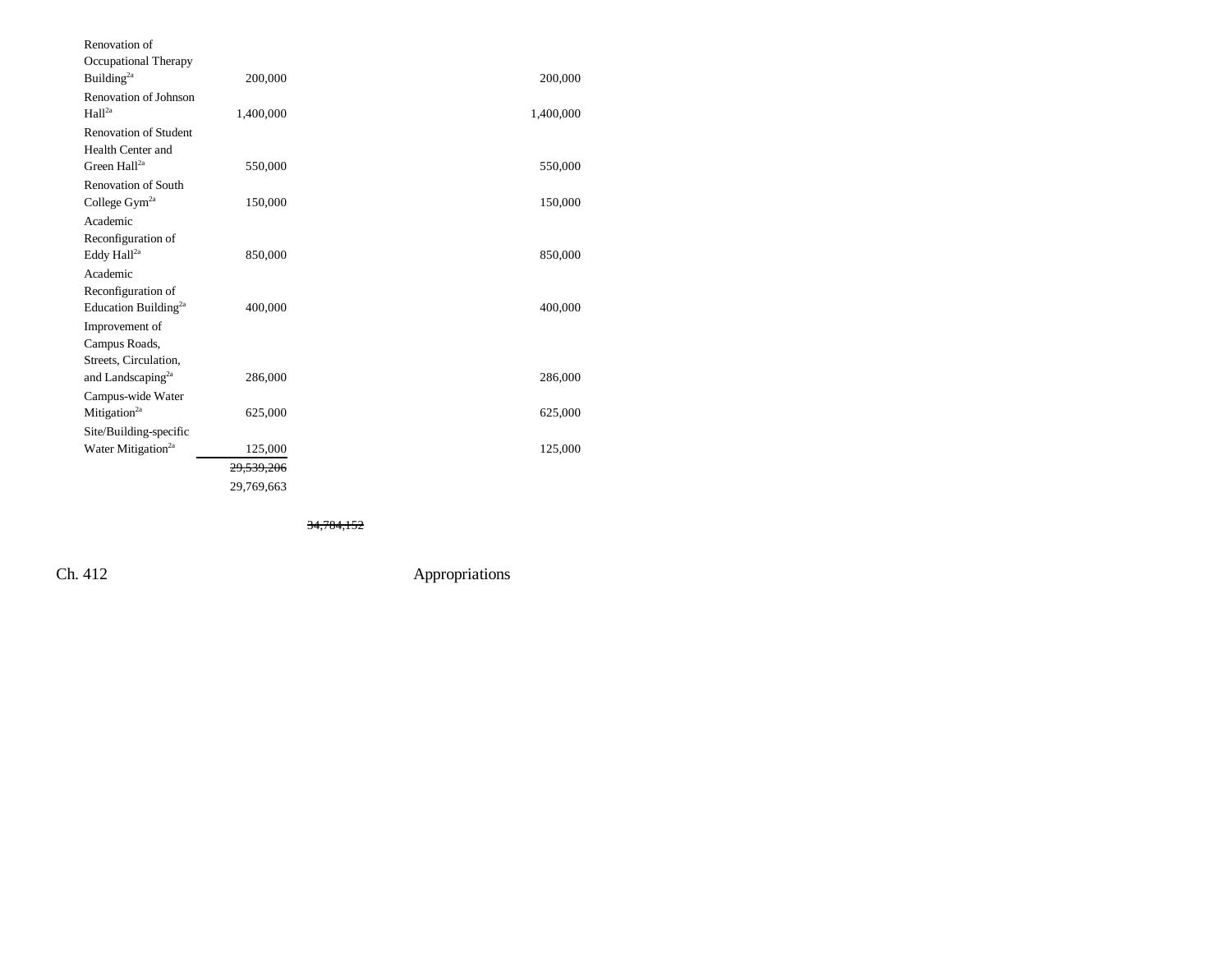|                 |       | APPROPRIATION FROM |                |              |               |                |  |  |
|-----------------|-------|--------------------|----------------|--------------|---------------|----------------|--|--|
|                 |       |                    | <b>CAPITAL</b> |              |               |                |  |  |
|                 |       | CAPITAL            | CONSTRUCTION   |              | <b>CASH</b>   |                |  |  |
| ITEM &          |       | CONSTRUCTION       | <b>FUND</b>    | <b>CASH</b>  | <b>FUNDS</b>  | <b>FEDERAL</b> |  |  |
| <b>SUBTOTAL</b> | TOTAL | <b>FUND</b>        | <b>EXEMPT</b>  | <b>FUNDS</b> | <b>EXEMPT</b> | <b>FUNDS</b>   |  |  |
|                 |       |                    |                |              |               |                |  |  |
|                 |       |                    |                |              |               |                |  |  |

#### 35,014,609

<sup>a</sup> These amounts shall come from exempt institutional sources and are shown here for informational purposes only. Therefore, they shall not be accounted for in the State's Capital Construction Fund and the limitations on encumbrance timeliness and use of internal workforce do not apply.

b This amount shall be from the Fort Collins Convention and Visitors Center.

c This amount shall be from the sale of the Rigden Farm property.

d Of this amount, \$691,387 \$737,641 shall be from exempt institutional sources and is shown here for informational purposes only. Therefore, this amount shall not be accounted for in the State's Capital Construction Fund and the limitations on encumbrance timeliness and use of internal workforce do not apply. The remaining \$414,773 \$526,622 shall be from the Lottery proceeds received by the Division of Parks and Outdoor Recreation in the Department of Natural Resources.

| <b>TOTALS PART V</b>   |               |               |              |                           |              |
|------------------------|---------------|---------------|--------------|---------------------------|--------------|
| (HIGHER                |               |               |              |                           |              |
| <b>EDUCATION)</b>      | \$162,113,277 | \$115,684,404 | \$10,918,383 | \$34,010,490              | \$1,500,000  |
|                        | \$162,343,734 |               | \$10,990,737 | \$34,168,593              |              |
|                        |               |               |              |                           |              |
| <b>GRAND TOTALS</b>    |               |               |              |                           |              |
| (CAPITAL CONSTRUCTION) | \$283,217,505 | \$169,262,604 | \$37,986,806 | \$65,437,604*             | \$10,530,491 |
|                        | \$283,447,962 |               | \$38,059,160 | \$65,595,707 <sup>a</sup> |              |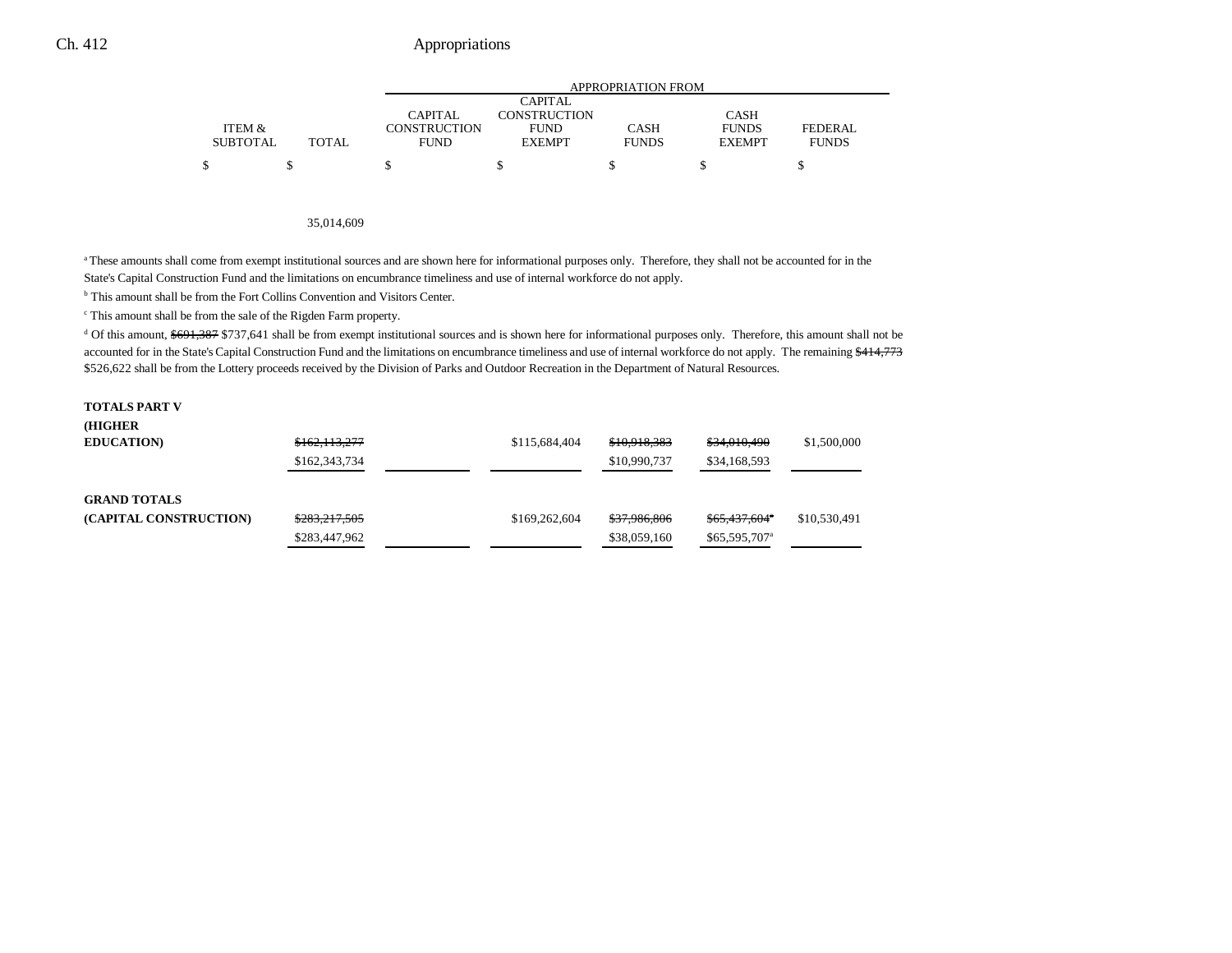**SECTION 4.** Part V (29) and the affected totals of section 3 of chapter 336, Session Laws of Colorado 1998, as the affected totals of said section 3 are amended by section 7 of chapter 363, Session Laws of Colorado 1999, and the said affected totals of said section 7 as further amended by section 12 of chapter 364, Session Laws of Colorado 1999, are amended to read:

## Section 3. **Capital construction appropriation.**

### **PART V DEPARTMENT OF HIGHER EDUCATION**

| (29) COLORADO HISTORICAL SOCIETY  |           |           |                        |
|-----------------------------------|-----------|-----------|------------------------|
| (B) Capital Construction Projects |           |           |                        |
| Civic Center Cultural Complex     |           |           |                        |
| Street Level Reconfiguration,     |           |           |                        |
| Phase 1 of 4                      | 816,120   |           |                        |
|                                   | 1,079,626 |           |                        |
| Silver Plume Car Shelter          | 190,000   |           |                        |
| El Pueblo Museum Building         |           |           |                        |
| Development                       | 315,000   |           |                        |
|                                   | 1,321,120 | 1,221,120 | $100,000$ <sup>*</sup> |
|                                   | 1.584.626 | 1.444.626 | $140.000^a$            |

<sup>a</sup> <del>This amount shall be from the State Historic Fund.</del> Of this amount, \$100,000 shall be from the State Historic Fund, and \$40,000 shall be from donations to THE COLORADO HISTORICAL SOCIETY.

1,463,683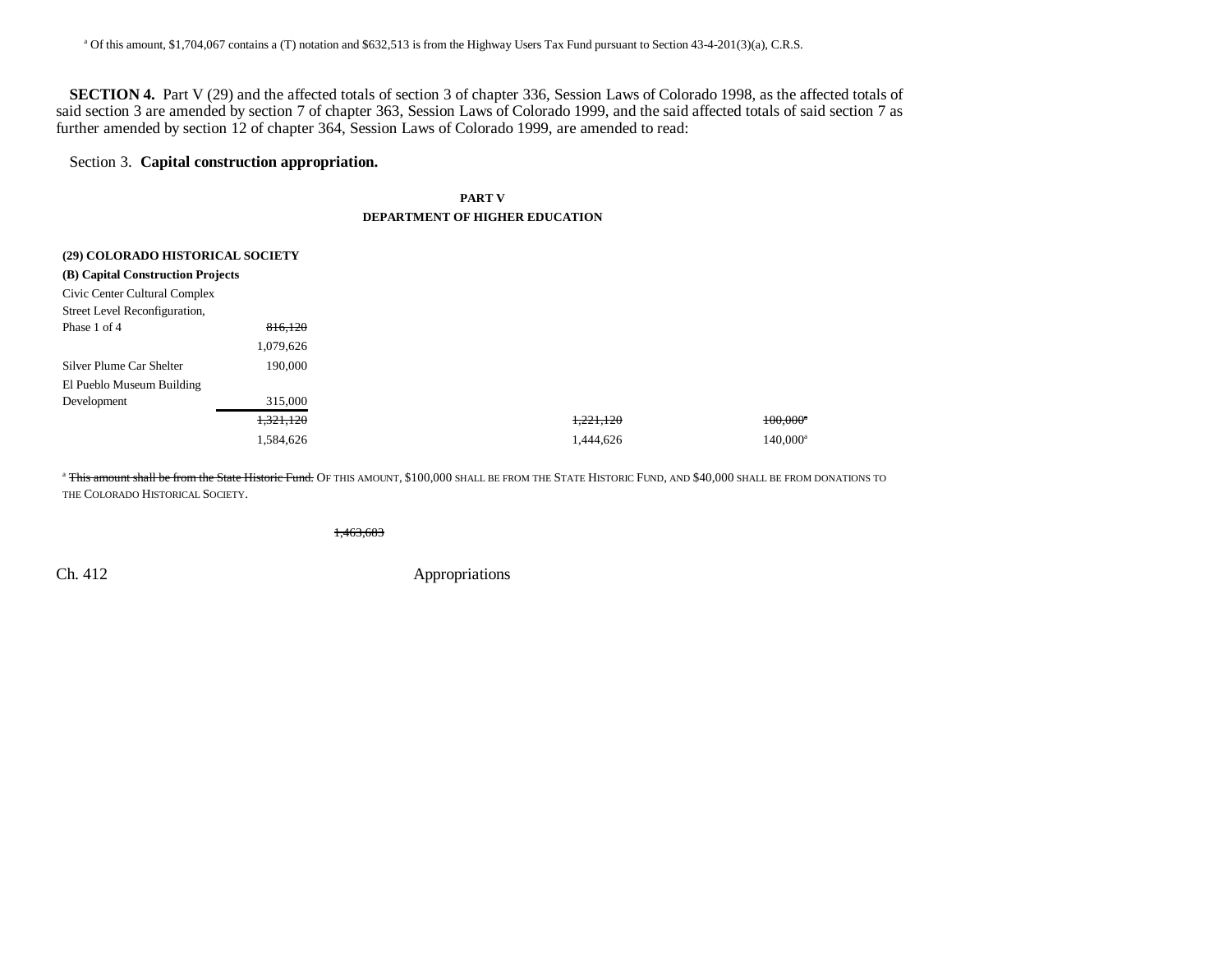|                        |                           |              |                                                      | <b>APPROPRIATION FROM</b> |                                                                       |                             |                                              |                                |
|------------------------|---------------------------|--------------|------------------------------------------------------|---------------------------|-----------------------------------------------------------------------|-----------------------------|----------------------------------------------|--------------------------------|
|                        | ITEM &<br><b>SUBTOTAL</b> | <b>TOTAL</b> | <b>CAPITAL</b><br><b>CONSTRUCTION</b><br><b>FUND</b> |                           | <b>CAPITAL</b><br><b>CONSTRUCTION</b><br><b>FUND</b><br><b>EXEMPT</b> | <b>CASH</b><br><b>FUNDS</b> | <b>CASH</b><br><b>FUNDS</b><br><b>EXEMPT</b> | <b>FEDERAL</b><br><b>FUNDS</b> |
|                        | \$                        | \$           | \$                                                   | \$                        | \$                                                                    | \$                          | \$                                           |                                |
|                        |                           |              |                                                      |                           |                                                                       |                             |                                              |                                |
|                        |                           |              | 1,727,189                                            |                           |                                                                       |                             |                                              |                                |
| TOTALS PART V          |                           |              |                                                      |                           |                                                                       |                             |                                              |                                |
| (HIGHER EDUCATION)     |                           |              | \$300,995,901                                        |                           | \$167,055,987                                                         | \$17,884,862                | \$113,055,052                                | \$3,000,000                    |
|                        |                           |              | \$301,259,407                                        |                           | \$167,279,493                                                         |                             | \$113,095,052                                |                                |
| <b>GRAND TOTALS</b>    |                           |              |                                                      |                           |                                                                       |                             |                                              |                                |
| (CAPITAL CONSTRUCTION) |                           |              | \$621,214,667                                        |                           | \$404,250,827                                                         | \$44,668,899                | $$160,793,689$ <sup>*</sup>                  | \$11,501,252                   |
|                        |                           |              | \$621,478,173                                        |                           | \$404,474,333                                                         |                             | \$160,833,689 <sup>a</sup>                   |                                |

a Of this amount, \$1,636,120 contains a (T) notation and \$2,135,148 is from the Highway Users Tax Fund pursuant to Section 43-4-201(3)(a), C.R.S.

**SECTION 5.** Section 3 (1) (f) of chapter 364, Session Laws of Colorado 1999, is amended to read:

Section 3. **Capital construction appropriation.** (1) (f) In addition to any other appropriation made for the fiscal year beginning July 1, 1999, there is hereby appropriated, out of any moneys in the general fund not otherwise appropriated, to the capital construction fund created in section 24-75-302, Colorado Revised Statutes, the sum of ten million dollars (\$10,000,000). FIVE MILLION FOUR HUNDRED FIFTY THOUSAND SEVEN HUNDRED NINETY-EIGHT DOLLARS (\$5,450,798).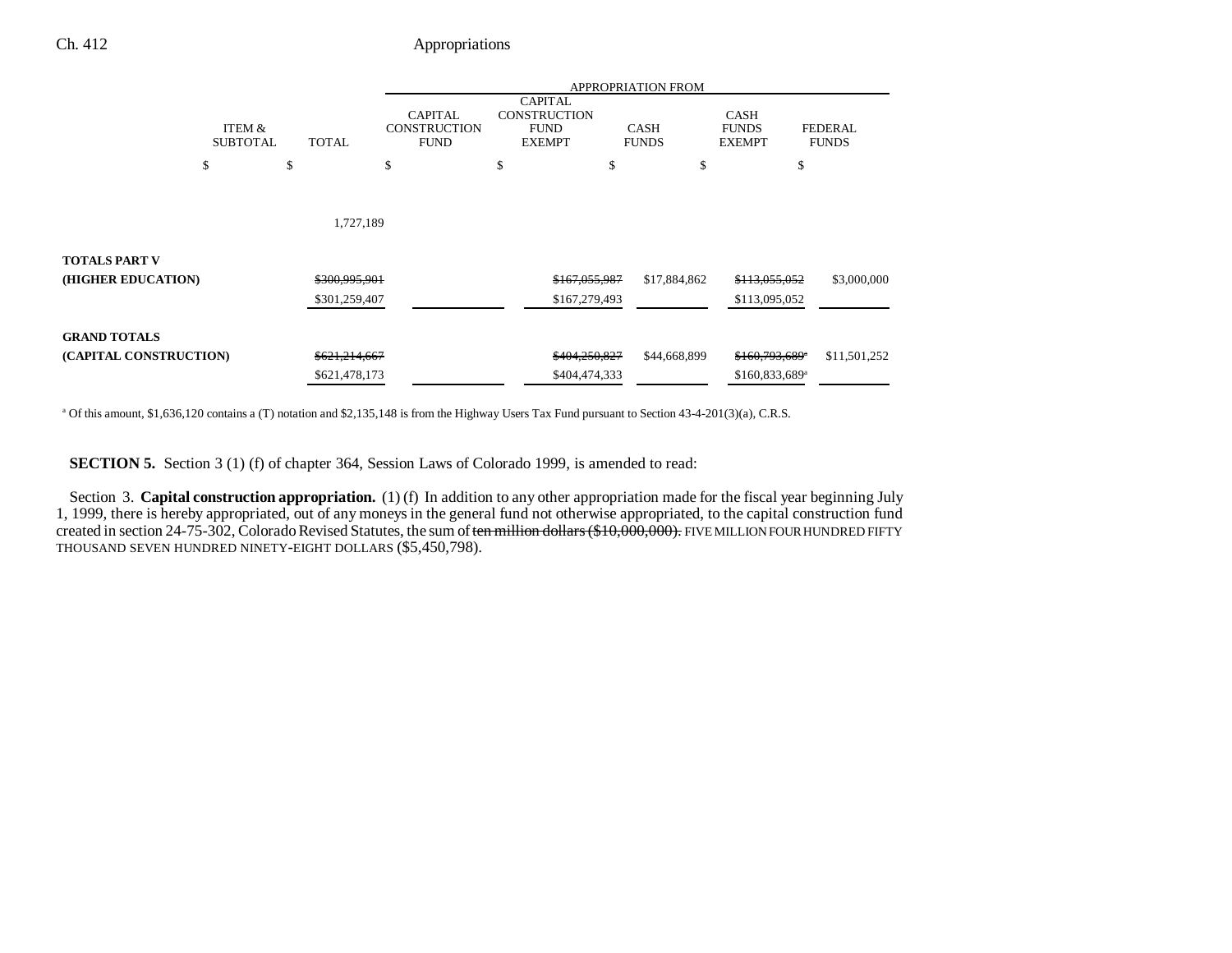**SECTION 6.** Part II (2), Part V (5)(A) and (16)(B), Part IX (1) and the affected totals of section 3 of chapter 364, Session Laws of Colorado 1999, are amended, and the said section 3 and the affected totals are further amended BY THE ADDITION OF THE FOLLOWING NEW PARTS, to read:

## Section 3. **Capital construction appropriation.**

| (2) CAPITAL CONSTRUCTION PROJECTS<br>Skyline Correctional Facility,                                 |           |                        |           |                      |  |  |  |  |  |
|-----------------------------------------------------------------------------------------------------|-----------|------------------------|-----------|----------------------|--|--|--|--|--|
| Kitchen Remodeling                                                                                  | 1,540,273 |                        | 1,540,273 |                      |  |  |  |  |  |
| <b>Arrowhead Correctional</b><br>Facility, Repair Precast                                           |           |                        |           |                      |  |  |  |  |  |
| <b>Buildings</b><br><b>SAN CARLOS AND YOUTH</b><br><b>OFFENDER SERVICES</b><br>FACILITIES, EMBEDDED | 2,455,130 |                        | 2,127,292 | 327,838 <sup>a</sup> |  |  |  |  |  |
| <b>SYSTEMS PROJECT</b><br>Correctional Industries,                                                  | 63,477    |                        | 63,477    |                      |  |  |  |  |  |
| Minor Construction Projects <sup>1</sup>                                                            | 250,000   | 4,245,403<br>4,308,880 |           | 250,000 <sup>b</sup> |  |  |  |  |  |

<sup>a</sup> This amount shall be from the Corrections Expansion Reserve Fund.

<sup>b</sup> This amount shall be from sales revenues earned by Correctional Industries.

**TOTALS PART II**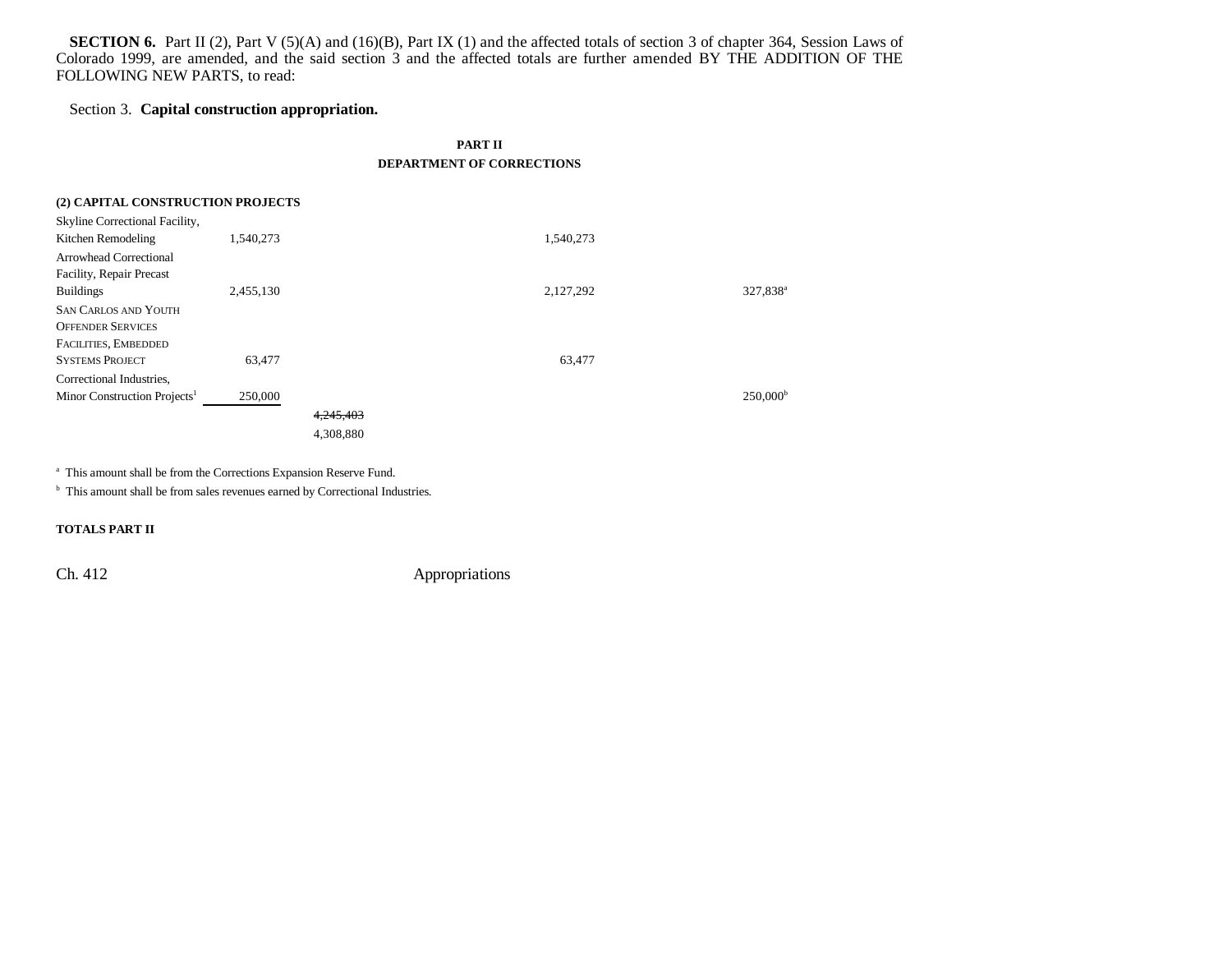|                                                 |                           |                            | <b>APPROPRIATION FROM</b>                            |                                                                       |                             |                                              |                                |
|-------------------------------------------------|---------------------------|----------------------------|------------------------------------------------------|-----------------------------------------------------------------------|-----------------------------|----------------------------------------------|--------------------------------|
|                                                 | ITEM &<br><b>SUBTOTAL</b> | <b>TOTAL</b>               | <b>CAPITAL</b><br><b>CONSTRUCTION</b><br><b>FUND</b> | <b>CAPITAL</b><br><b>CONSTRUCTION</b><br><b>FUND</b><br><b>EXEMPT</b> | <b>CASH</b><br><b>FUNDS</b> | <b>CASH</b><br><b>FUNDS</b><br><b>EXEMPT</b> | <b>FEDERAL</b><br><b>FUNDS</b> |
|                                                 | \$                        | \$                         | \$                                                   | ¢<br>э                                                                | \$                          | \$                                           | ¢<br>ъ                         |
| (CORRECTIONS)                                   |                           | \$7,838,097<br>\$7,901,574 |                                                      | \$7,260,259<br>\$7,323,736                                            |                             | \$577,838                                    |                                |
| <b>PART V</b><br>DEPARTMENT OF HIGHER EDUCATION |                           |                            |                                                      |                                                                       |                             |                                              |                                |
|                                                 |                           |                            |                                                      |                                                                       |                             |                                              |                                |

# **(5) UNIVERSITY OF SOUTHERN COLORADO**

| (A) Controlled Maintenance Projects |         |  |  |  |  |  |
|-------------------------------------|---------|--|--|--|--|--|
| Various Campus Buildings,           |         |  |  |  |  |  |
| Replace Fire Alarm                  |         |  |  |  |  |  |
| Monitoring and Protection           |         |  |  |  |  |  |
| System, Phase 3 of 3                | 790,978 |  |  |  |  |  |
| <b>Replace Utility Distribution</b> |         |  |  |  |  |  |
| <b>System AND LIBRARY</b>           |         |  |  |  |  |  |
| ELECTRICAL ENHANCEMENT,             |         |  |  |  |  |  |
| Phase 2 of 3                        | 648.921 |  |  |  |  |  |
| Chlorofluorocarbon                  |         |  |  |  |  |  |
| Refrigeration Phase-out and         |         |  |  |  |  |  |
| Chiller Replacement,                |         |  |  |  |  |  |
| Phase 2 of 3                        | 569.397 |  |  |  |  |  |
|                                     |         |  |  |  |  |  |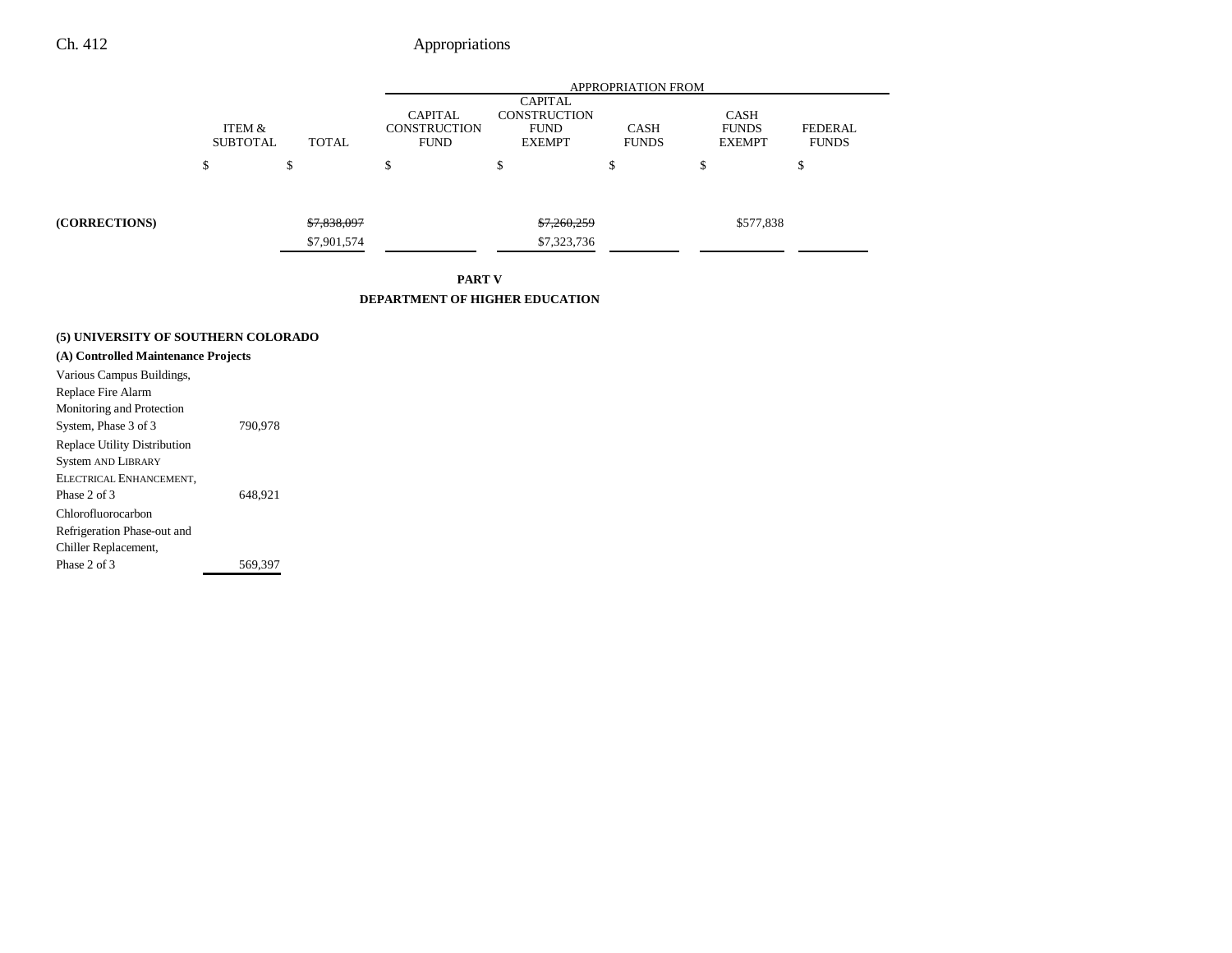2,009,296<sup>a</sup> 2,009,296<sup>a</sup>

<sup>a</sup> This amount shall be from interest earnings in the Controlled Maintenance Trust Fund.

| (16) MORGAN COMMUNITY<br><b>COLLEGE</b><br>(B) Capital Construction Project |         |                      |
|-----------------------------------------------------------------------------|---------|----------------------|
| <b>Student Center</b>                                                       | 690,000 | $690,000^a$          |
|                                                                             | 765,000 | 765,000 <sup>a</sup> |
|                                                                             |         |                      |
|                                                                             | 914,588 |                      |
|                                                                             | 989,588 |                      |
|                                                                             |         |                      |

<sup>a</sup> This amount shall come from exempt institutional sources and is shown here for informational purposes only. Therefore, it shall not be accounted for in the State's Capital Construction Fund and the limitations on encumbrance timeliness and use of internal workforce do not apply.

| <b>TOTALS PART V</b><br>(HIGHER EDUCATION)                                     | \$299,883,517<br>\$299,958,517 | \$168,745,224                                       | \$17,867,769 | \$112,770,790<br>\$112,845,790 | \$499,734 |
|--------------------------------------------------------------------------------|--------------------------------|-----------------------------------------------------|--------------|--------------------------------|-----------|
|                                                                                |                                | <b>PART VIII.4</b><br><b>LEGISLATIVE DEPARTMENT</b> |              |                                |           |
| (1) CAPITAL CONSTRUCTION<br><b>PROJECT</b><br><b>CAPITOL SECURITY, PHASE 1</b> | 345,700                        | 345,700                                             |              |                                |           |
|                                                                                |                                |                                                     |              |                                |           |
| Ch. 412                                                                        |                                | Appropriations                                      |              |                                |           |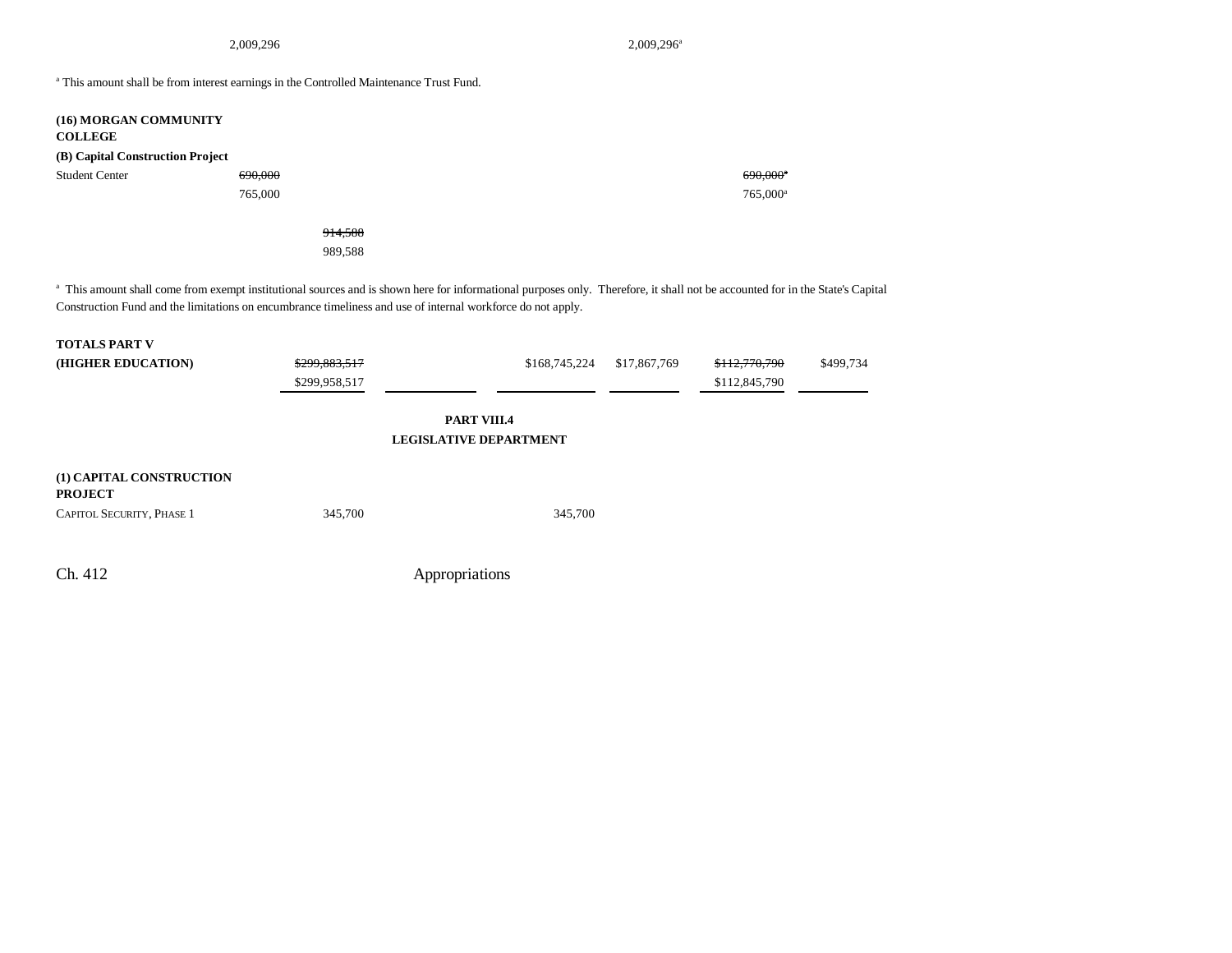|                                                                                                                                                                                                                                                                                |                                      |              | <b>APPROPRIATION FROM</b>                            |                                                                       |                             |                                              |                                |  |  |
|--------------------------------------------------------------------------------------------------------------------------------------------------------------------------------------------------------------------------------------------------------------------------------|--------------------------------------|--------------|------------------------------------------------------|-----------------------------------------------------------------------|-----------------------------|----------------------------------------------|--------------------------------|--|--|
|                                                                                                                                                                                                                                                                                | <b>ITEM &amp;</b><br><b>SUBTOTAL</b> | <b>TOTAL</b> | <b>CAPITAL</b><br><b>CONSTRUCTION</b><br><b>FUND</b> | <b>CAPITAL</b><br><b>CONSTRUCTION</b><br><b>FUND</b><br><b>EXEMPT</b> | <b>CASH</b><br><b>FUNDS</b> | <b>CASH</b><br><b>FUNDS</b><br><b>EXEMPT</b> | <b>FEDERAL</b><br><b>FUNDS</b> |  |  |
|                                                                                                                                                                                                                                                                                | \$                                   | \$           | \$                                                   | \$                                                                    | \$                          | \$                                           | \$                             |  |  |
|                                                                                                                                                                                                                                                                                |                                      |              |                                                      |                                                                       |                             |                                              |                                |  |  |
| <b>TOTALS PART VIII.4</b>                                                                                                                                                                                                                                                      |                                      |              |                                                      |                                                                       |                             |                                              |                                |  |  |
| (LEGISLATIVE)                                                                                                                                                                                                                                                                  |                                      | \$345,700    |                                                      | \$345,700                                                             |                             |                                              |                                |  |  |
|                                                                                                                                                                                                                                                                                |                                      |              |                                                      |                                                                       |                             |                                              |                                |  |  |
| <b>PART VIII.6</b><br><b>DEPARTMENT OF LOCAL AFFAIRS</b>                                                                                                                                                                                                                       |                                      |              |                                                      |                                                                       |                             |                                              |                                |  |  |
|                                                                                                                                                                                                                                                                                |                                      |              |                                                      |                                                                       |                             |                                              |                                |  |  |
| <b>RURAL</b>                                                                                                                                                                                                                                                                   |                                      |              |                                                      |                                                                       |                             |                                              |                                |  |  |
| <b>TELECOMMUNICATIONS</b>                                                                                                                                                                                                                                                      |                                      |              |                                                      |                                                                       |                             |                                              |                                |  |  |
| <b>GRANTS</b>                                                                                                                                                                                                                                                                  |                                      | 3,176,000    |                                                      | $3,176,000^a$                                                         |                             |                                              |                                |  |  |
| <sup>a</sup> OF THIS AMOUNT, \$2,800,000 SHALL BE FROM FUNDS DEPOSITED INTO THE CAPITAL CONSTRUCTION FUND FROM THE COLORADO ADVANCED TECHNOLOGY INSTITUTE SHARE<br>OF THE PROCEEDS OF SUPERNET AND \$376,000 SHALL BE FROM FUNDS TRANSFERRED TO THE CAPITAL CONSTRUCTION FUND. |                                      |              |                                                      |                                                                       |                             |                                              |                                |  |  |
| <b>TOTALS PART VIII.6</b>                                                                                                                                                                                                                                                      |                                      |              |                                                      |                                                                       |                             |                                              |                                |  |  |
| (LOCAL AFFAIRS)                                                                                                                                                                                                                                                                |                                      | \$3,176,000  |                                                      | \$3,176,000                                                           |                             |                                              |                                |  |  |

**PART IX DEPARTMENT OF MILITARY AFFAIRS**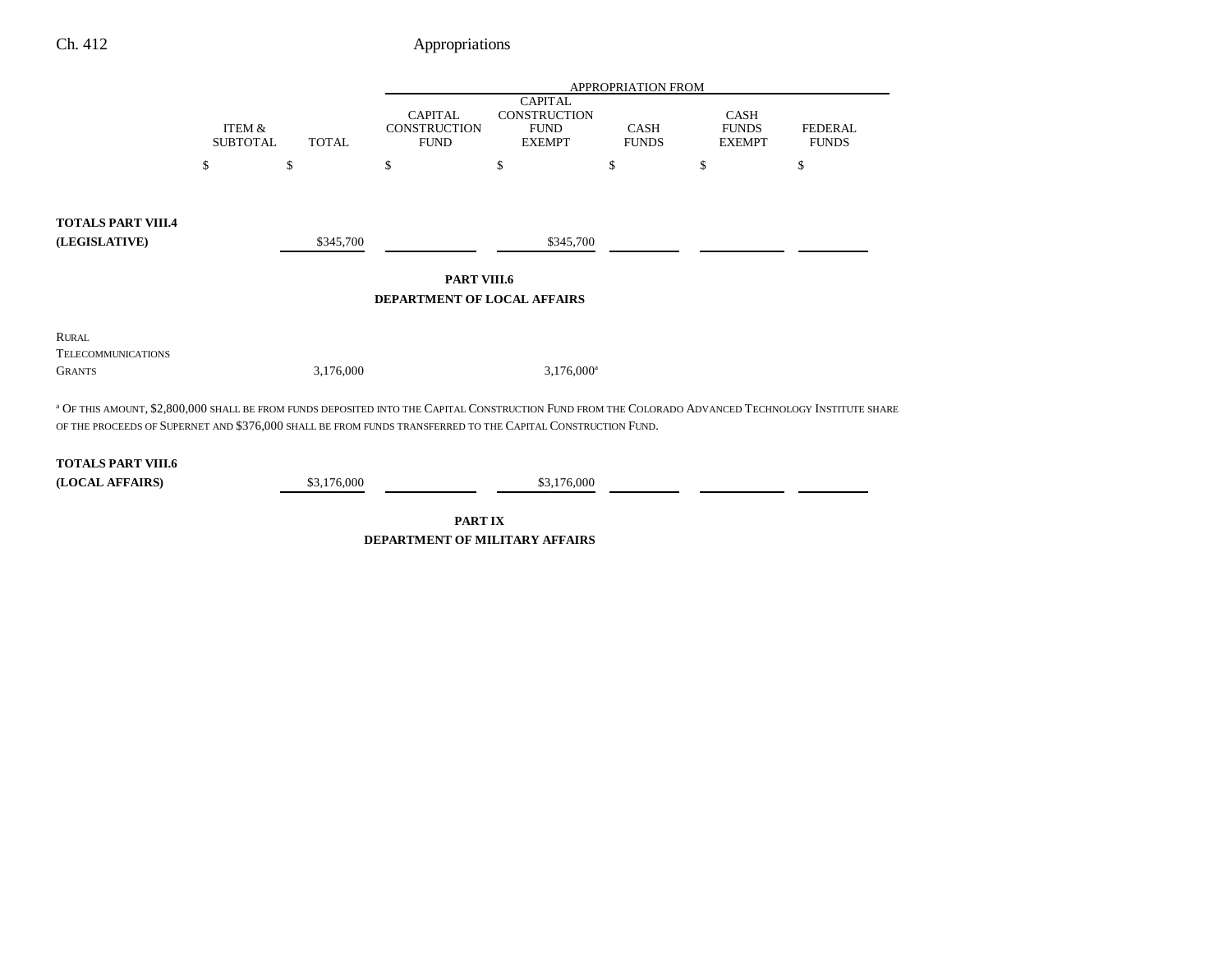| (1) CONTROLLED MAINTENANCE PROJECTS |             |                                   |                  |
|-------------------------------------|-------------|-----------------------------------|------------------|
| State Armories, General             |             |                                   |                  |
| Maintenance and Repair              |             |                                   |                  |
| Backlog, Phase 9 of 9               | 175,951     | 175,951                           |                  |
|                                     | 253,426     |                                   | 77,475           |
| State Armories, Roof Repair         |             |                                   |                  |
| Projects, Phase 3 of 3              | 421,197     | 154,897                           | 266,300          |
| High Altitude Training Site at      |             |                                   |                  |
| Eagle, Sewer Replacement            | 239,500     | 239,500                           |                  |
| Fort Collins Armory, Replace        |             |                                   |                  |
| Paving                              | 154,272     | 154,272                           |                  |
|                                     | 990,920     |                                   |                  |
|                                     | 1,068,395   |                                   |                  |
| <b>TOTALS PART IX</b>               |             |                                   |                  |
| (MILITARY AFFAIRS)                  | \$6,447,545 | \$936,370                         | \$5,511,175      |
|                                     | \$6,525,020 |                                   | \$5,588,650      |
|                                     |             |                                   |                  |
|                                     |             | PART XIII.2                       |                  |
|                                     |             | DEPARTMENT OF REGULATORY AGENCIES |                  |
|                                     |             |                                   |                  |
| <b>EMBEDDED SYSTEMS</b>             |             |                                   |                  |
| PROJECT, TELEPHONE                  |             |                                   |                  |
| <b>SYSTEM UPGRADE</b>               | 31,645      | 4,000                             | $27,645^{\circ}$ |
|                                     |             |                                   |                  |

<sup>a</sup> Of this amount, \$7,330 shall be from the Division of Registrations Cash Fund, \$6,165 shall be from the Fixed Utilities Cash Fund, \$6,074 shall be from THE DIVISION OF INSURANCE CASH FUND, AND \$8,076 SHALL BE FROM OTHER CASH FUND SOURCES WITHIN THE DEPARTMENT.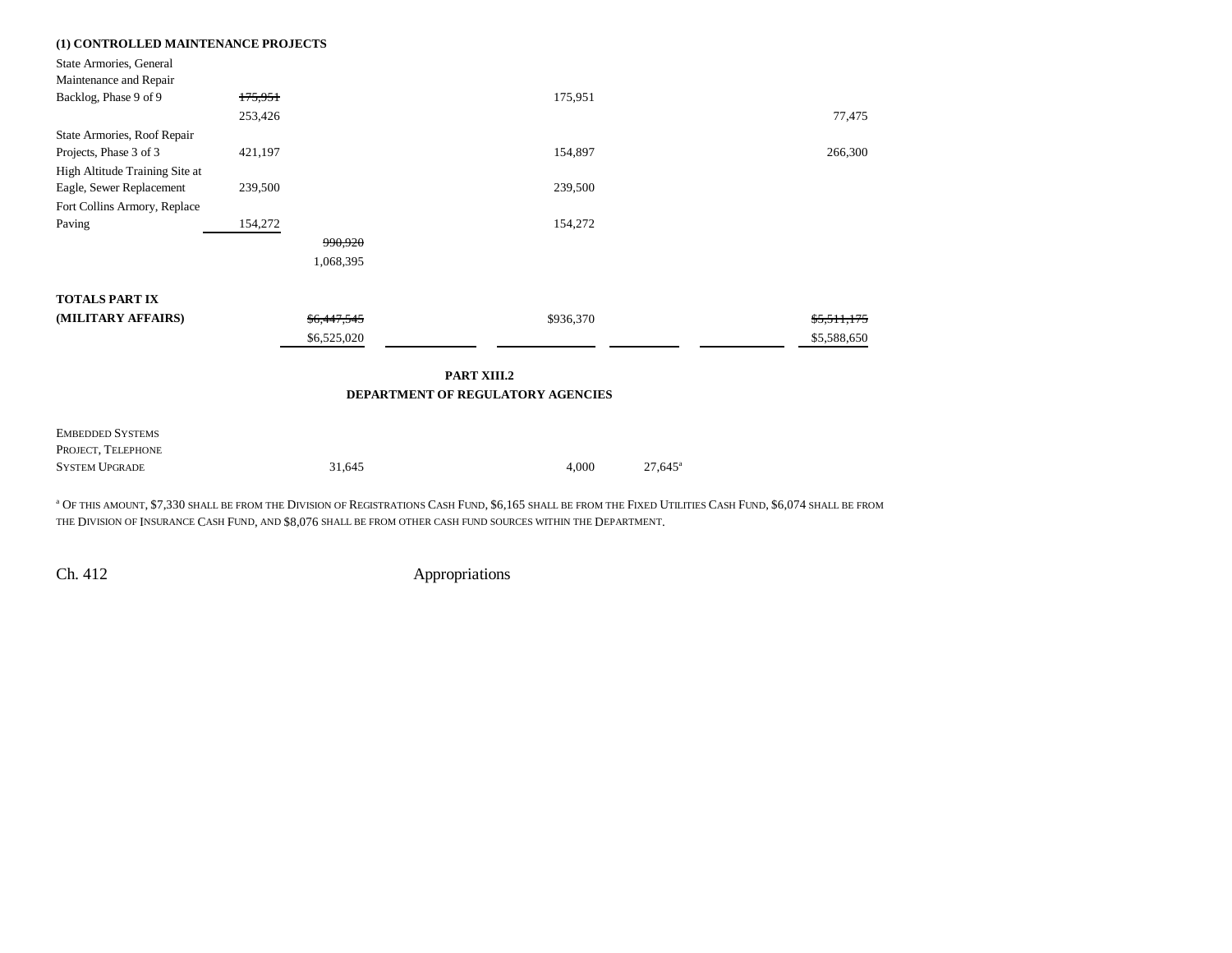|                           |               | <b>APPROPRIATION FROM</b>                            |                                                                       |                             |                                              |                                |
|---------------------------|---------------|------------------------------------------------------|-----------------------------------------------------------------------|-----------------------------|----------------------------------------------|--------------------------------|
| ITEM &<br><b>SUBTOTAL</b> | <b>TOTAL</b>  | <b>CAPITAL</b><br><b>CONSTRUCTION</b><br><b>FUND</b> | <b>CAPITAL</b><br><b>CONSTRUCTION</b><br><b>FUND</b><br><b>EXEMPT</b> | <b>CASH</b><br><b>FUNDS</b> | <b>CASH</b><br><b>FUNDS</b><br><b>EXEMPT</b> | <b>FEDERAL</b><br><b>FUNDS</b> |
| \$                        | \$            | \$.                                                  | \$.                                                                   | \$                          | \$                                           | \$                             |
|                           |               |                                                      |                                                                       |                             |                                              |                                |
| <b>TOTALS PART XIII.2</b> |               |                                                      |                                                                       |                             |                                              |                                |
| (REGULATORY AGENCIES)     | \$31,645      |                                                      | \$4,000                                                               | \$27,645                    |                                              |                                |
| <b>GRAND TOTALS</b>       |               |                                                      |                                                                       |                             |                                              |                                |
| (CAPITAL CONSTRUCTION)    | \$511,607,155 |                                                      | \$270,096,545                                                         | \$42,709,285                | \$165,596,121*                               | \$33,205,204                   |
|                           | \$515,376,452 |                                                      | \$273,685,722                                                         | \$42,736,930                | $$165,671,121$ <sup>a</sup>                  | \$33,282,679                   |

a Of this amount, \$15,441,394 contains a (T) notation and \$1,816,490 is from the Highway Users Tax Fund pursuant to Section 43-4-201(3)(a), C.R.S.

**SECTION 7. Repeal.** Section 4 (1) (a) of chapter 182, Session Laws of Colorado 1999, is repealed as follows:

Section 4. **Appropriation - adjustment in 1999 long bill.** (1) (a) In addition to any other appropriation, there is hereby appropriated, out of any moneys in the capital construction fund created in section 24-75-302, Colorado Revised Statutes, not otherwise appropriated, to the department of local affairs, for the fiscal year beginning July 1, 1999, the sum of three million one hundred seventy-six thousand dollars (\$3,176,000), or so much thereof as may be necessary, for the community-based access grant program established by this act. Of this amount, the sum of two million eight hundred thousand dollars (\$2,800,000) represents the amount of money to be deposited into the capital construction fund from the Colorado advanced technology institute share of the proceeds of supernet, and the sum of three hundred seventy-six thousand dollars (\$376,000) represents funds transferred to the capital construction fund outlined in section 3 (1)